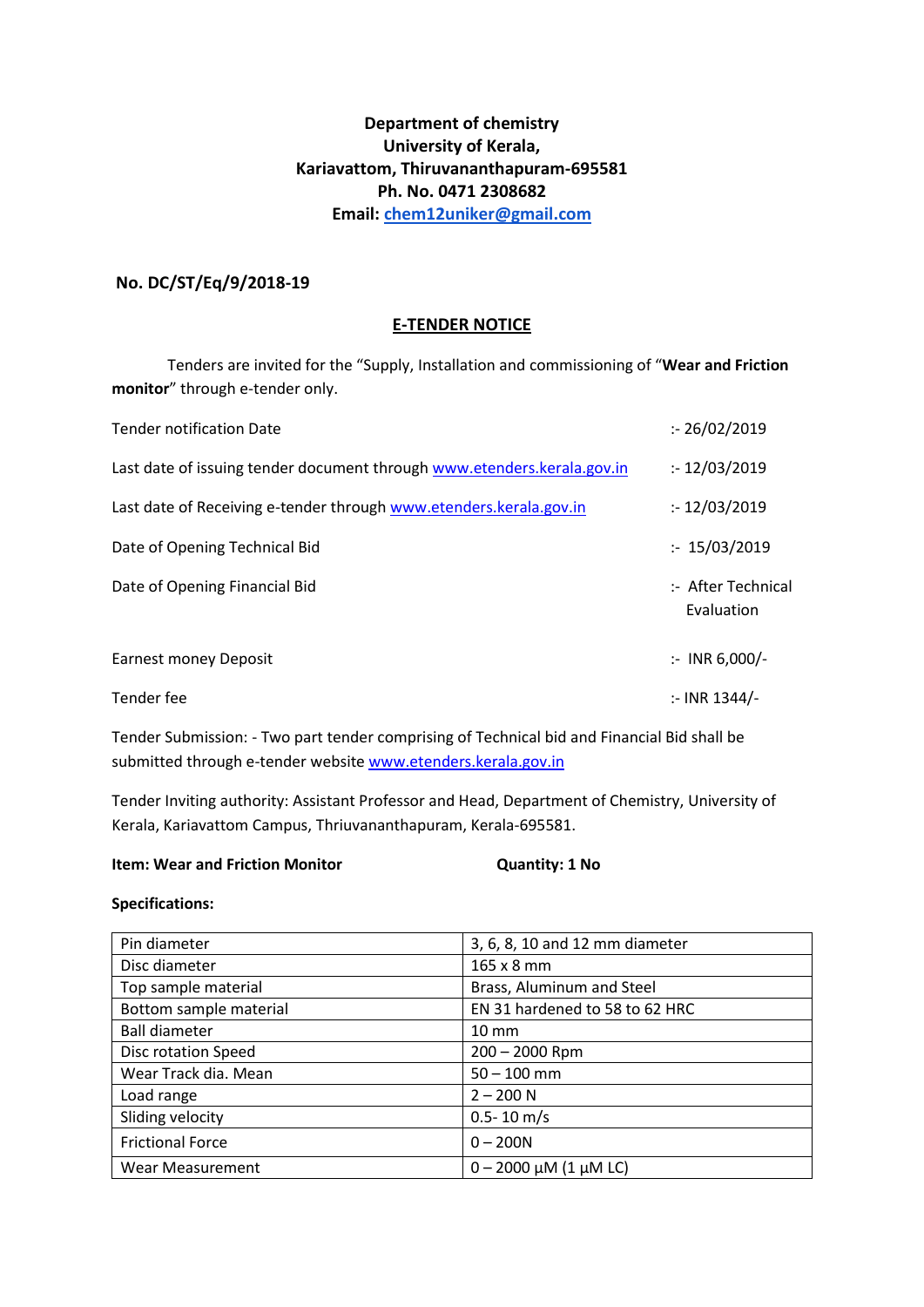| Power                                                                                        | 230 V, 50 Hz, S phase                            |
|----------------------------------------------------------------------------------------------|--------------------------------------------------|
| <b>Stroke</b>                                                                                | Step variable 2 to 12.5 mm                       |
| Accessories                                                                                  | Universal bottom sample holder                   |
| Instrument shall have the following capabilities                                             | 1. Shall record and display frictional force and |
|                                                                                              | compound wear                                    |
|                                                                                              | 2. ACACA signal processing                       |
|                                                                                              | 3. Online data acquisition system                |
| Warranty: Two years comprehensive Warranty is required wherever applicable. If any component |                                                  |

Warranty: Two years comprehensive Warranty is required wherever applicable. If any component is found to be defective during the warranty period, the vendor has to replace the defective item immediately at their own cost

# **Documents to be uploaded**

# **1. Technical bid**

- 1. Signed Compliance Matrix on specifications
- 2. Detailed Technical Brochure

# **2. Financial bid**

1. BoQ

### **General Conditions:**

1. The Bidder should be a manufacturer or their dealer specifically authorized by the manufacturer to quote on their behalf for this tender as per Manufacturer Authorization Form and Indian agents of foreign principals , if any. Who must have designed, manufactured, tested and supplied the equipment(s) similar to the type specified in the "Technical Specification". Such equipment must be of the most recent series/models incorporating the latest improvements in design.

2. Incomplete & conditional tenders and tenders received after the due date will be summarily rejected without assigning any reasons thereof.

3. The price should be inclusive of all taxes, transportation, installation etc. Nothing extra will be paid in addition to the quoted rate.

4. Payment Terms: 90% payment shall be made through irrevocable L/C on presentation of complete and clear shipping documents and balance 10% of the amount shall be released after the receipt, installation, commissioning and acceptance of the equipment.

5. Validity of tender: Tender submitted shall remain valid at least for 90 days from the date of opening the tender. Validity beyond three months from the date of opening of the tender shall be by mutual consent.

6. Users list of the specified model, preferably from research centres within Kerala, Names of Institutes with contact person and telephone/email shall be mentioned in the bid. Performance Certificate from at least 3 research centres, preferably in Kerala shall be an added advantage.